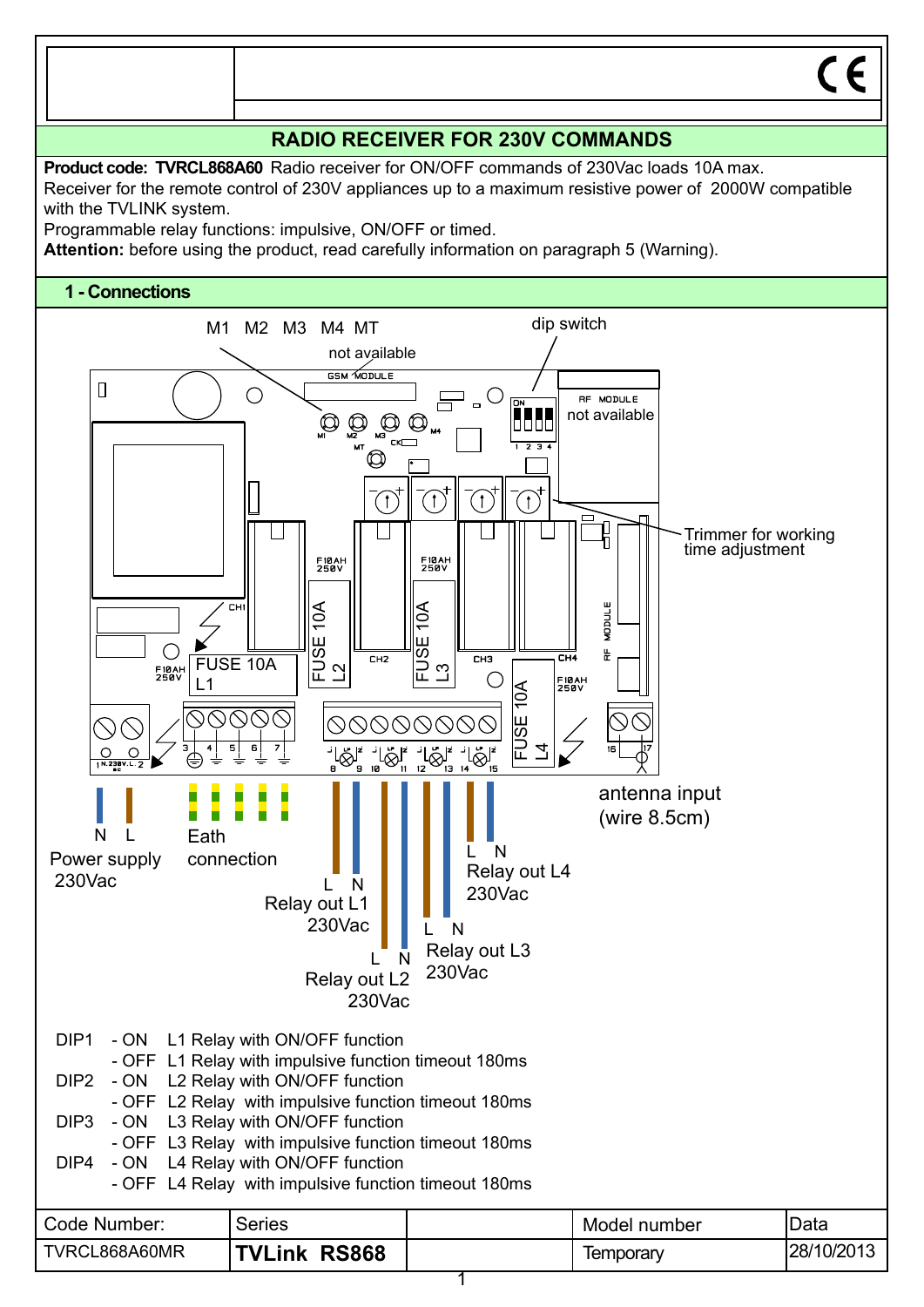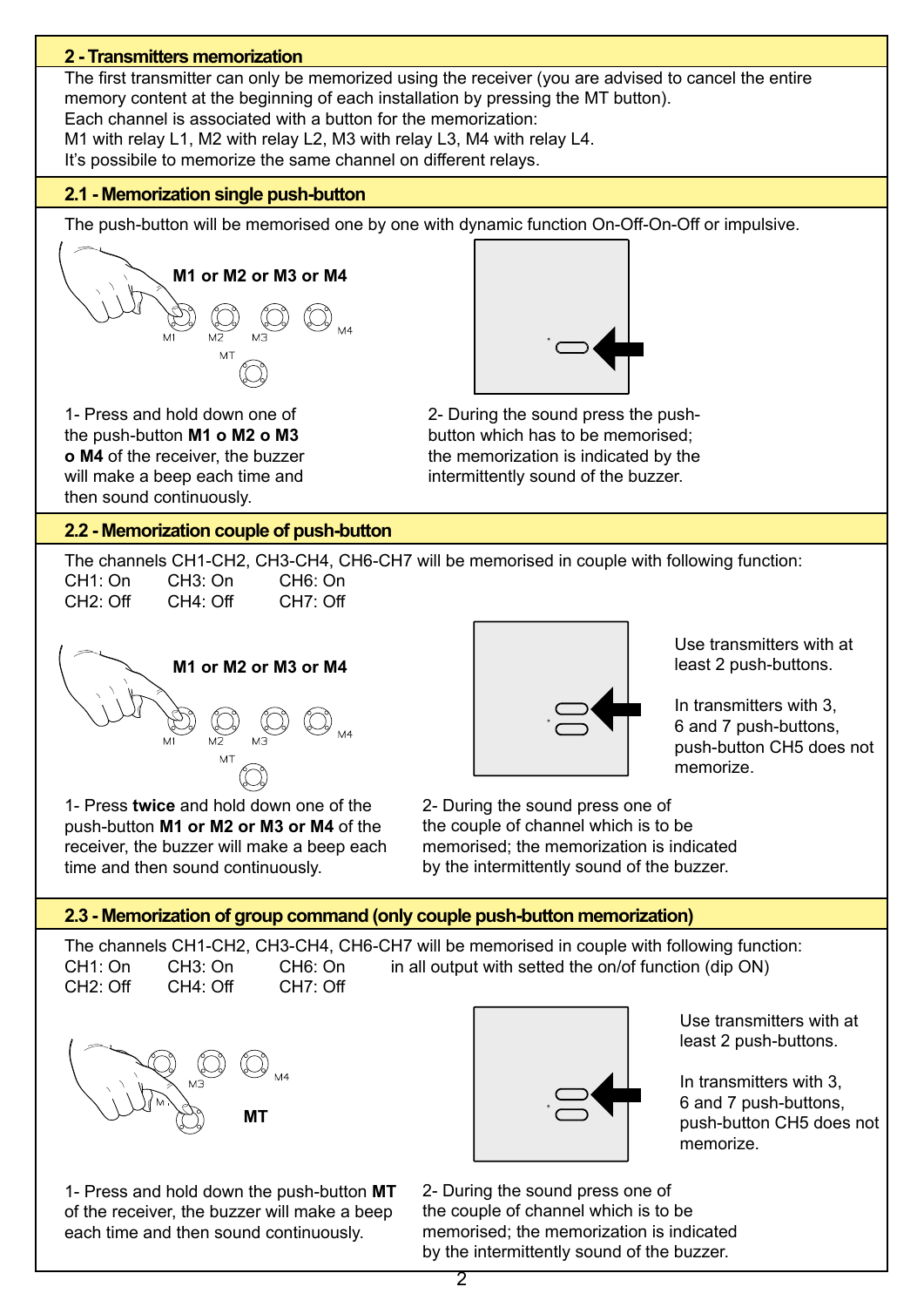## **2.4 - Memorization single timer controlled push-button**

The push-button will be memorised one by one with timer controlled function.



1- Press **three times** and hold down one of the push-button **M1 o M2 o M3 o M4** of the receiver, the buzzer will make a beep each time and then sound continuously.



2- During the sound press the push-button which has to be memorised; the memorization is indicated by the intermittently sound of the buzzer.



Use this type of memorization for the motion sensor. Memorize the ON command. The timer is managed by the receiver.

Adjust the value of the timer: from 5sec. to 15min.





**Every time that a radio command is received the timer starts to count the time.**

### **2.5 - To copy a function of transmitter push-button to a new transmitter**

The new transmitter will have the same functions as the transmitter used for the memorization.



1- Press the button **P3** located inside the **already memorized transmitter**. The enabled receiver sounds continuously.



2- Within 5 seconds press a pushbutton of the **already memorized transmitter** from which the function has to be copied. The buzzer will interrupt the sound for 1 sec., and then will carry on for 5 seconds.



3- During the sound press the push-button of the **new transmitter** which has to be memorised; the memorization is indicated by the intermittently sound of the buzzer.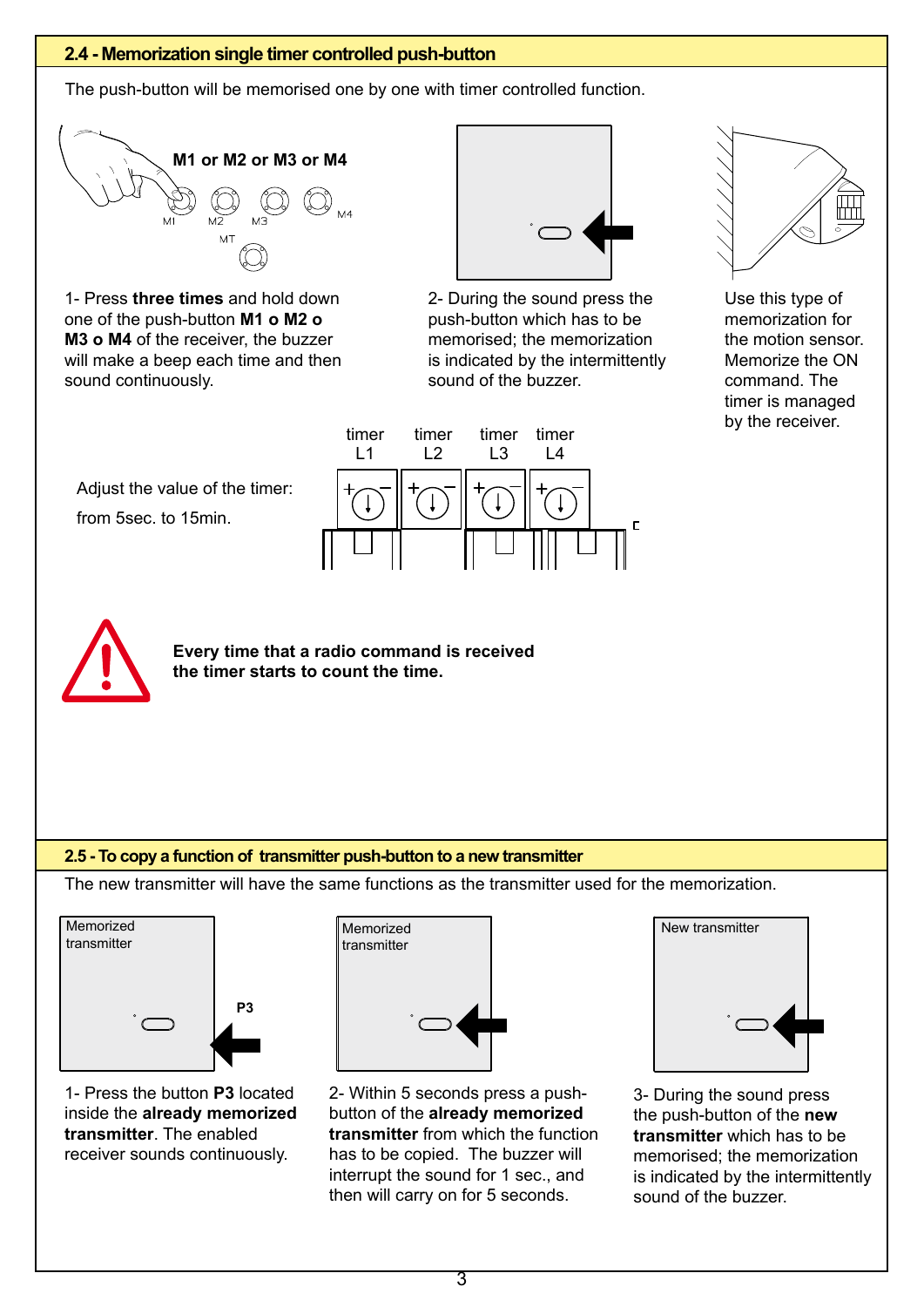### **3 - To delete a transmitter from receiver**





1- Press **twice** and hold down the push-button **MT** of the receiver, the buzzer will make a beep each time and then sound intermittently and slowly.

2- During the intermittent sound press the push button which is to be deleted; the deletion is indicated by the continuously sound of the buzzer.

## **3.1 - To delete a transmitter from transmitter**



1- Press **three times** the button **P3** placed inside of the transmitter. Buzzer will sound intermittently and slowly.

#### **3.2 - To delete all transmitter**



2- During the intermittent sound press the

push button which is to be deleted; the deletion is indicated by the continuously sound of the buzzer.

1- Press **three times** the button **MT** and hold down. The buzzer will make a beep each time and then will sound intermittently and rapidly. 2- Hold down the push-button for 10 seconds; after that the buzzer will sound continuously indicating that the memory has been cancelled.

## **4 - Errors during the memorising or deleting**

If the code hasn't been memorised it could be due to the following reasons:

- the code already exists in memory.
- the memory is full.
- the indexing procedure has not been correctly started up.

If the code hasn't been cancelled it could be due to the following reasons:

- the code doesn't exist in memory.

Memory full or empty

If the memory of the receiver is full or empty the buzzer will sound three times either during the memorization phase or after the reset of the receiver.

 $\overline{\bf{4}}$